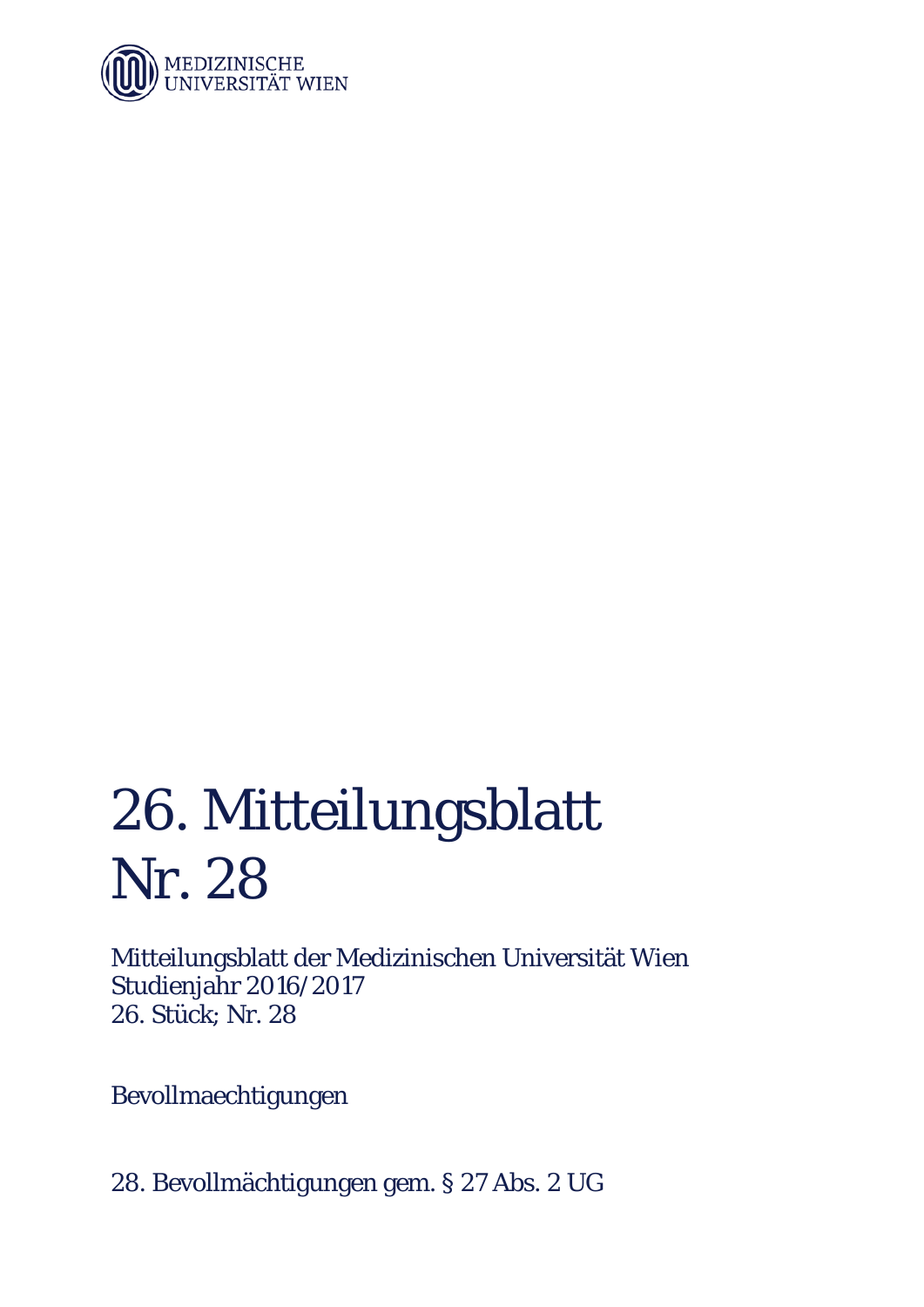2

## 28. Bevollmächtigungen gem. § 27 Abs. 2 UG

Gemäß § 27 Abs. 2 UG werden folgende Bevollmächtigungen erteilt: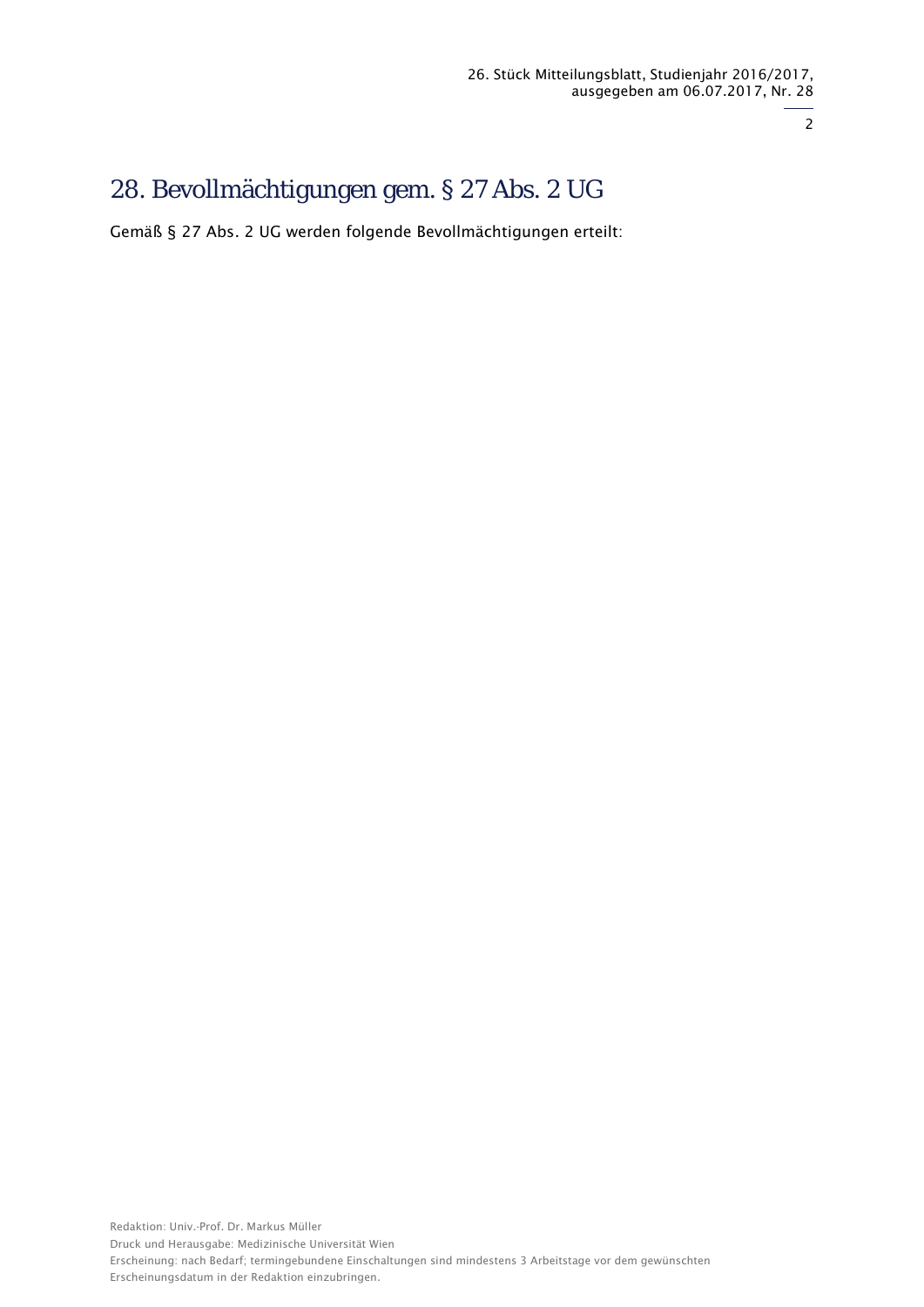| <b>Auftrag</b> | <b>Titel des Projektes</b>                                                                                                                                                                                                                                                                                                                                                                                             | ProjektleiterIn                                        | <b>Organisationseinheit</b>                                  |
|----------------|------------------------------------------------------------------------------------------------------------------------------------------------------------------------------------------------------------------------------------------------------------------------------------------------------------------------------------------------------------------------------------------------------------------------|--------------------------------------------------------|--------------------------------------------------------------|
| FA793A0329     | Field Study Octapharma                                                                                                                                                                                                                                                                                                                                                                                                 | Ao. Univ.Prof. Dr.<br>Quehenberger Peter               | Klinisches Institut für Labormedizin                         |
| FA793A0330     | Faktor VIII Field                                                                                                                                                                                                                                                                                                                                                                                                      | Ao. Univ.Prof. Dr.<br>Quehenberger Peter               | Klinisches Institut für Labormedizin                         |
| FA791A2701     | A Phase III, Open Label, Randomized Study to Assess the Efficacy and<br>Safety of Olaparib (Lynparza™) Versus Enzalutamide or Abiraterone<br>Acetate in Men with Metastatic Castration-Resistant Prostate Cancer Who<br>have Failed Prior Treatment with a New Hormonal Agent and Have<br>Homologous Recombination Repair Gene Mutations PROfound)                                                                     | Ao.Univ.-Prof. Dr.med.univ.<br><b>Mazal Peter</b>      | Klinisches Institut für Pathologie                           |
| FA791A1122     | A Phase 2, Open-label, Multicenter Study to Evaluate the Safety and<br>Clinical Activity of Durvalumab in Combination with Rituximab,<br>Cyclophosphamide, Doxorubicin, Vincristine, Prednisone (R CHOP) or with<br>Lenalidomide plus R CHOP (R2 CHOP) in Subjects With Previously<br>Untreated, High Risk Diffuse Large B Cell Lymphoma<br>Zentrum Prof. Jäger                                                        | Ao.Univ.-Prof. Dr.med.univ.<br>Simonitsch-Klupp Ingrid | Klinisches Institut für Pathologie                           |
| FA791A1123     | A Phase III, randomized, double-blind, placebo-controlled study evaluating<br>the efficacy and safety of copanlisib in combination with rituximab in<br>patients with relapsed indolent B-cell non-Hodgkin's lymphoma (iNHL) -<br>CHRONOS-3"<br>Zentrum Prof. Staber                                                                                                                                                   | Ao.Univ.-Prof. Dr.med.univ.<br>Simonitsch-Klupp Ingrid | Klinisches Institut für Pathologie                           |
| FA791A1124     | 'A Phase 2b, Open-Label, Single-Arm Study of Selinexor (KPT-330) Plus<br>Low-Dose Dexamethasone (Sd) in Patients with Multiple Myeloma<br>Previously Treated with Lenalidomide, Pomalidomide, Bortezomib,<br>Carfilzomib, and an anti-CD38 Monoclonal Antibody (mAb) and Refractory<br>to Prior Treatment with Glucocorticoids, an Immunomodulatory Agent, a<br>Zentrum Prof. Krauth                                   | Ao.Univ.-Prof. Dr.med.univ.<br>Simonitsch-Klupp Ingrid | Klinisches Institut für Pathologie                           |
| FA791A1125     | "A PHASE 3 RANDOMIZED, CONTROLLED, OPEN-LABEL STUDY OF<br>SELINEXOR, BORTEZOMIB, AND DEXAMETHASONE (SVD) VERSUS<br>BORTEZOMIB AND DEXAMETHASONE (VD) IN PATIENTS WITH<br>RELAPSED OR REFRACTORY MULTIPLE MYELOMA (RRMM)"<br>Zentrum Prof. Krauth                                                                                                                                                                       | Ao.Univ.-Prof. Dr.med.univ.<br>Simonitsch-Klupp Ingrid | Klinisches Institut für Pathologie                           |
| FA791A1126     | An open-label, prospective, multicentre, phase I/II dose escalation study to<br>determine the optimal dose and to assess the safety and efficacy of P1101<br>PEG-Proline-Interferon alpha-2b at all dose levels for patients with<br>Polycythaemia vera<br>Zentrum Prof. Gisslinger                                                                                                                                    | Ao.Univ.-Prof. Dr.med.univ.<br>Simonitsch-Klupp Ingrid | Klinisches Institut für Pathologie                           |
| FA791A0303     | The Search for Biomarkers to Predict Nivolumab Response in NSCLC:<br>Identification of Genomic Changes<br>Zentrum Prof. Dr. Heller Proj.Nr.: CA209-894                                                                                                                                                                                                                                                                 | Univ.-Prof. Dr.med.univ.<br><b>Streubel Berthold</b>   | Klinisches Institut für Pathologie                           |
| FA731B1802     | Lower Esophageal Sphincter (LES) Stimulation in Patients with Motility<br>Disorders of the Esophagus                                                                                                                                                                                                                                                                                                                   | Ao.Univ.-Prof. Dr.med.univ.<br>Schoppmann Sebastian    | Universitätsklinik für Chirurgie                             |
| FK731B0007     | KOOP FA711B0577 - Phase III post-neoadjuvant study evaluating<br>palbociclib, a Cyclin-Dependent Kinase (CDK)4/6 inhibitor in primary<br>hormone-receptor-positive, HER2-negative breast cancer patients with high Gnant Michael<br>relapse risk after standard neoadjuvant treatment                                                                                                                                  | Univ.-Prof. Dr.med.univ.                               | Universitätsklinik für Chirurgie                             |
| FA722B1123     | A Phase III, double-blind, randomized, placebo-controlled study of<br>Atezolizumab plus Cobimetinib and Vemurafenib versus placebo plus<br>Cobimetinab and Vemurafenib in previously untreated BRAFV600 mutation<br>positive patients with unresectable locally advanced or metastatic<br>melanoma.                                                                                                                    | Ao.Univ.-Prof. Dr.med.univ.<br>Höller Christoph        | Universitätsklinik für Dermatologie                          |
| FA744C0201     | Screening of surfaces to prevent formation and fungus-ingrowth                                                                                                                                                                                                                                                                                                                                                         | Dr.med.univ. Leonhard<br>Matthias                      | Universitätsklinik für Hals-, Nasen- und<br>Ohrenkrankheiten |
| FA712A0904     | Untersuchung der Resistenzmutationen in EGFR-mutierten<br>Lungenkrebspatienten                                                                                                                                                                                                                                                                                                                                         | Assoc. Prof. Univ.-Doz.<br>Mag. Dr. Filipits Martin    | Universitätsklinik für Innere Medizin I                      |
| FA711B0719     | Three versus five years of adjuvant imatinib as treatment of patients with<br>operable GIST with a high risk for recurrence: A randomized phase III study                                                                                                                                                                                                                                                              | Univ.-Prof. Dr. Dr.h.c.<br>Zielinski Christoph         | Universitätsklinik für Innere Medizin I                      |
| FA711B0720     | SPECTABrain: Screening Patients with brain tumors for Efficient Clinical<br>Trial Access Proj. Nr.: EORT 1313-BTG                                                                                                                                                                                                                                                                                                      | Univ.-Prof. Dr. Dr.h.c.<br>Zielinski Christoph         | Universitätsklinik für Innere Medizin I                      |
| FA711B0721     | AN OPEN LABEL, SINGLE ARM, MULTICENTER, SAFETY STUDY OF<br>ATEZOLIZUMAB IN LOCALLY ADVANCED OR METASTATIC<br>UROTHELIAL OR NON-UROTHELIAL CARCINOMA OF THE URINARY<br>TRACT                                                                                                                                                                                                                                            | Univ.-Prof. Dr. Dr.h.c.<br>Zielinski Christoph         | Universitätsklinik für Innere Medizin I                      |
| FA711B0722     | A phase II trial addressing feasibility and activity of clarithromycin +<br>lenalidomide combination: a full oral treatment for patients with relapsed/<br>refractory extranodal mucosa-associated lymphoid tissue (MALT)<br>lymphoma                                                                                                                                                                                  | Univ.-Prof. Dr. Dr.h.c.<br>Zielinski Christoph         | Universitätsklinik für Innere Medizin I                      |
| FA711B0723     | SPECTArare: Screening Patients with rare tumors for Efficient Clinical Trial<br>Access Proj. Nr.: EORT 1553                                                                                                                                                                                                                                                                                                            | Univ.-Prof. Dr. Dr.h.c.<br>Zielinski Christoph         | Universitätsklinik für Innere Medizin I                      |
| FA711B0724     | CompLEEment-1:Eine offene multizentrische Phase-IIIb-Studie zur<br>Untersuchung der Sicherheit und Wirksamkeit von Ribociclib (LEE011) in<br>Kombination mit Letrozol zur Behandlung von Männern und<br>postmenopausalen Frauen mit Hormonrezeptor-positivem (HR+) HER2-<br>negativem (HER2-) fortgeschrittenem Brustkrebs ohne vorhergehende<br>Hormontherapie für fortgeschrittene Krankheit Proj. Nr.: CLEE011A2404 | Univ.-Prof. Dr. Dr.h.c.<br>Zielinski Christoph         | Universitätsklinik für Innere Medizin I                      |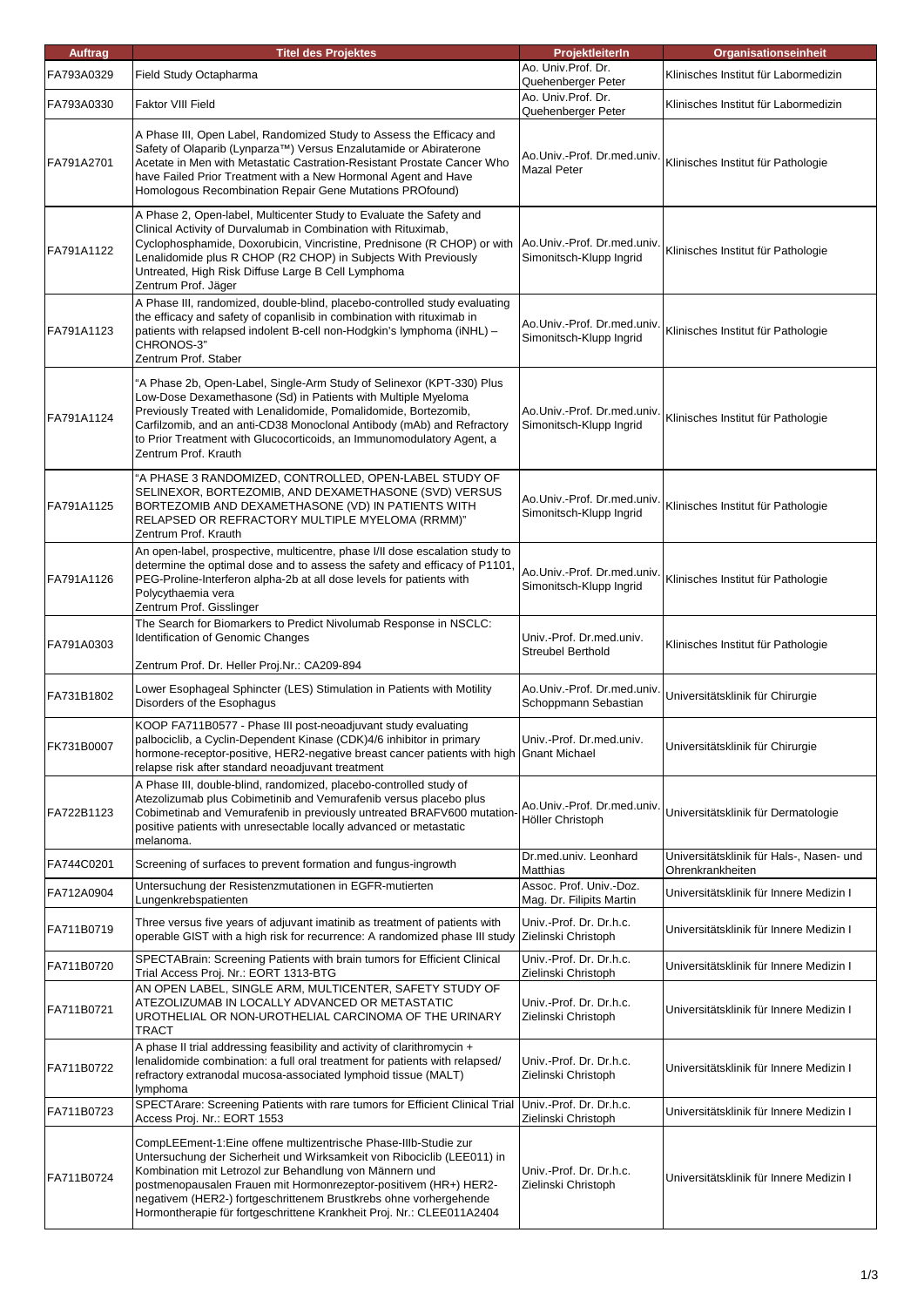| <b>Auftrag</b> | <b>Titel des Projektes</b>                                                                                                                                                                                                                                                                                                                                                                        | ProjektleiterIn                                            | Organisationseinheit                                  |
|----------------|---------------------------------------------------------------------------------------------------------------------------------------------------------------------------------------------------------------------------------------------------------------------------------------------------------------------------------------------------------------------------------------------------|------------------------------------------------------------|-------------------------------------------------------|
| FA711B0725     | A randomized, open label, multicenter study of Cabazitaxel versus an<br>Androgen Receptor (AR)-targeted agent (abiraterone or enzalutamide) in<br>mCRPC patients previously treated with Docetaxel and who rapidly failed a<br>prior AR-targeted agent Proj. Nr.: LPS14201                                                                                                                        | Univ.-Prof. Dr. Dr.h.c.<br>Zielinski Christoph             | Universitätsklinik für Innere Medizin I               |
| FA711C1015     | A Phase III, randomized, double-blind, placebo-controlled study evaluating<br>the efficacy and safety of copanlisib in combination with rituximab in<br>patients with relapsed indolent B-cell non-Hodgkin's lymphoma (iNHL) -<br>CHRONOS-3 Proj. Nr.: IMP 17067                                                                                                                                  | Univ.-Prof. Dr.med.univ.<br>Jäger Ulrich                   | Universitätsklinik für Innere Medizin I               |
| FA711C1016     | Prospective, Non-Interventional Study to Evaluate the Safety and<br>Effectiveness of OBIZUR in Real Life Practice (241501) Proj. Nr.: 241501                                                                                                                                                                                                                                                      | Univ.-Prof. Dr.med.univ.<br>Jäger Ulrich                   | Universitätsklinik für Innere Medizin I               |
| FA711C1017     | Sepsis-Associated Purpura Fulminans International Registry - Europe<br>(SAPFIRE)                                                                                                                                                                                                                                                                                                                  | Univ.-Prof. Dr.med.univ.<br>Jäger Ulrich                   | Universitätsklinik für Innere Medizin I               |
| FA711C1018     | A Phase 3, Randomized, Open-Label, Active-Controlled Study of<br>ALXN1210 Versus Eculizumab in Complement Inhibitor-Naïve Adult<br>Patients with Paroxysmal Nocturnal Hemoglobinuria (PNH) Proj. Nr.:<br>ALXN1210-PNH-301                                                                                                                                                                         | Univ.-Prof. Dr.med.univ.<br>Jäger Ulrich                   | Universitätsklinik für Innere Medizin I               |
| FA711C0362     | A Randomized, Double-blind, Placebo-controlled, Phase II Study to<br>Evaluate the Safety, Efficacy, and Pharmacokinetics of ARGX-113 in<br>Patients with Primary Immune Thrombocytopenia Proj. Nr.:ARGX-113-1603                                                                                                                                                                                  | Univ.-Prof. Dr.med.univ.<br>Pabinger Ingrid                | Universitätsklinik für Innere Medizin I               |
| FA714C0801     | A randomized trial comparing the ELUVIA TM drug-eluting stent versus<br>bare Metal self-expanding Nitinol-Stents in the treatment of superficial<br>femoral and/or proximal popliteal arteries Proj. Nr.: S2366                                                                                                                                                                                   | Ao.Univ.-Prof. Dr.med.univ.<br>Gschwandtner Michael        | Universitätsklinik für Innere Medizin II              |
| FA714C0703     | A Randomized Trial to confirm the Safety and Effectiveness of Chocolate<br>Touch™ Paclitaxel Coated PTA Balloon Catheter, in Above the Knee<br>Lesions - The Chocolate Touch Study                                                                                                                                                                                                                | Assoc. Prof. Priv.-Doz. Dr.<br><b>Schlager Oliver</b>      | Universitätsklinik für Innere Medizin II              |
| FA714B1512     | A Randoized Parallel-Group, Placebo-Controlled, Double-lind, Event-<br>Driven, Multi-Center Pivotal Phase III Clinical Outcome Trial of Efficacy and<br>Safety of the Oral sGC Stimulator Vericiquat in Subjects With Heart Failure<br>With Reduced Ejection Fraction (HFeEF)-VerlCiguaT Global Study in<br>Subjects With Heart Failure With Reduced Ejection Fraction (VICTORIA)<br>(MK1242-001) | Assoc. Prof. Priv.-Doz.<br>Dr.med.univ. Bonderman<br>Diana | Universitätsklinik für Innere Medizin II              |
| FA714B0361     | Neuigkeiten in der Herz-Kreislaufmedizin-Journal Club                                                                                                                                                                                                                                                                                                                                             | Univ.-Prof. Dr.med.univ.<br>Lang Irene                     | Universitätsklinik für Innere Medizin II              |
| FA716D0608     | A 52-week, multicenter study to assess the tim course of response to<br>sekuniumab on joint inflammation using Power Doppler ultrasonography in<br>patients with active psoriatic arthritis Proj. Nr.: CAIN457F2354                                                                                                                                                                               | Ao.Univ.-Prof. Dr. Machold<br>Klaus                        | Universitätsklinik für Innere Medizin III             |
| FA716C1011     | Alexion Studie ALXN1210-aHUS-311<br>Single Arm Study of ALXN1210 in Complement Inhibitor Treatment-Naive<br>Adult and Adolescent Patients with Atypical Hemolytic Uremic Syndrome<br>(aHUS).                                                                                                                                                                                                      | Univ.-Prof. Dr.med.univ.<br>Oberbauer Rainer               | Universitätsklinik für Innere Medizin III             |
| FA716E0868     | Magendiagnostik                                                                                                                                                                                                                                                                                                                                                                                   | Univ.-Prof. Dr.med.univ.<br><b>Trauner Michael</b>         | Universitätsklinik für Innere Medizin III             |
| FA716E0869     | A randomized, double-blind, placebo-controlled, multicenter, dose range,<br>proof-of-consens, 24-week treatment study of IVA337 in adult subiects with<br>nonalcoholic steatohepatitis (NASH)                                                                                                                                                                                                     | Univ.-Prof. Dr.med.univ.<br>Trauner Michael                | Universitätsklinik für Innere Medizin III             |
| FA716E0870     | A Randomized, open label, multicenter, controlled, pivotal study to assess<br>safety and efficacy of ELAD (R) in subjevts with Alcohol induced Liver<br>Decompensation (AILD)                                                                                                                                                                                                                     | Univ.-Prof. Dr.med.univ.<br><b>Trauner Michael</b>         | Universitätsklinik für Innere Medizin III             |
| FA716E0872     | A Phase 2, Randomized, Double-Blind, Placebo Controlled Study<br>Evaluating the Safety, Tolerability, and Efficacy of GS-9674 in Subjects with<br>Primary Biliary Cholangitis Without Cirrhosis                                                                                                                                                                                                   | Univ.-Prof. Dr.med.univ.<br><b>Trauner Michael</b>         | Universitätsklinik für Innere Medizin III             |
| FA716E0873     | A Phase 2, Randomized, Double-Blind, Placebo Controlled Study<br>Evaluating the Safety, Tolerability, and Efficacy of GS-9674 in Subjects with<br>Primary Sclerosing Cholangitis Without Cirrhosis                                                                                                                                                                                                | Univ.-Prof. Dr.med.univ.<br><b>Trauner Michael</b>         | Universitätsklinik für Innere Medizin III             |
| FA716E0874     | A Phase 2 study to investigate the efficacy, sagety and tolerability of six<br>weeks treatment with V565 in subjects with active Crohns disease                                                                                                                                                                                                                                                   | Univ.-Prof. Dr.med.univ.<br>Trauner Michael                | Universitätsklinik für Innere Medizin III             |
| FA781B1204     | A prospective, multicenter, double blind, placebo-controlled, two-arm<br>parallel group phase 3 trial to evaluate the effect of early postnatal<br>additional high dose oral vitamin A supplementation of 5000 IU/kg/d versus<br>placebo for 28 days for preventing bronchopulmonary dysplasia (BPD) or<br>death in extremely-low-birth-weight (ELBW) infants (Neo VitaA)                         | Ass.-Prof. Priv.-Doz.<br>Dr.med.univ. Haiden Nadja         | Universitätsklinik für Kinder- und<br>Jugendheilkunde |
| FA781B2101     | NF1 - Da bin ich dabei, da kenn' ich mich aus! Proj.Nr.: 99902022400                                                                                                                                                                                                                                                                                                                              | Mag. Dr. Pletschko<br>Thomas                               | Universitätsklinik für Kinder- und<br>Jugendheilkunde |
| FA729A0249     | A multi-centre, double-blind, randomised, placebo-controlled, parallel-group<br>study to evaluate the efficacy and safety of Birch Modified Allergen<br>Tyrosine adsorbed + MPL in the prevention of seasonal symptoms in<br>subjects with allergic rhinoconjunctivitis due to birch pollen Proj. Nr.:<br>PQBirch301                                                                              | Ao.Univ.-Prof. Dr.med.univ.<br>Wolzt Michael               | Universitätsklinik für Klinische<br>Pharmakologie     |
| FA729A0728     | A phase I safety and tolerability study of PP-001 eye drops in healthy adult<br>volunteers Proj.Nr.: PP-001-1101                                                                                                                                                                                                                                                                                  | Assoc. Prof. Priv.-Doz. Dr.<br>Garhöfer Gerhard            | Universitätsklinik für Klinische<br>Pharmakologie     |
| FA729A0609     | Double blindes, randomized, placebo controlled, dose finding trial to<br>evaluate the optimal dose of MV-ZIKA, a new vaccine against Zika virus, in<br>regard to immunogenicity, safety, and tolerability in healthy volunteers                                                                                                                                                                   | Dr. Firbas Christa                                         | Universitätsklinik für Klinische<br>Pharmakologie     |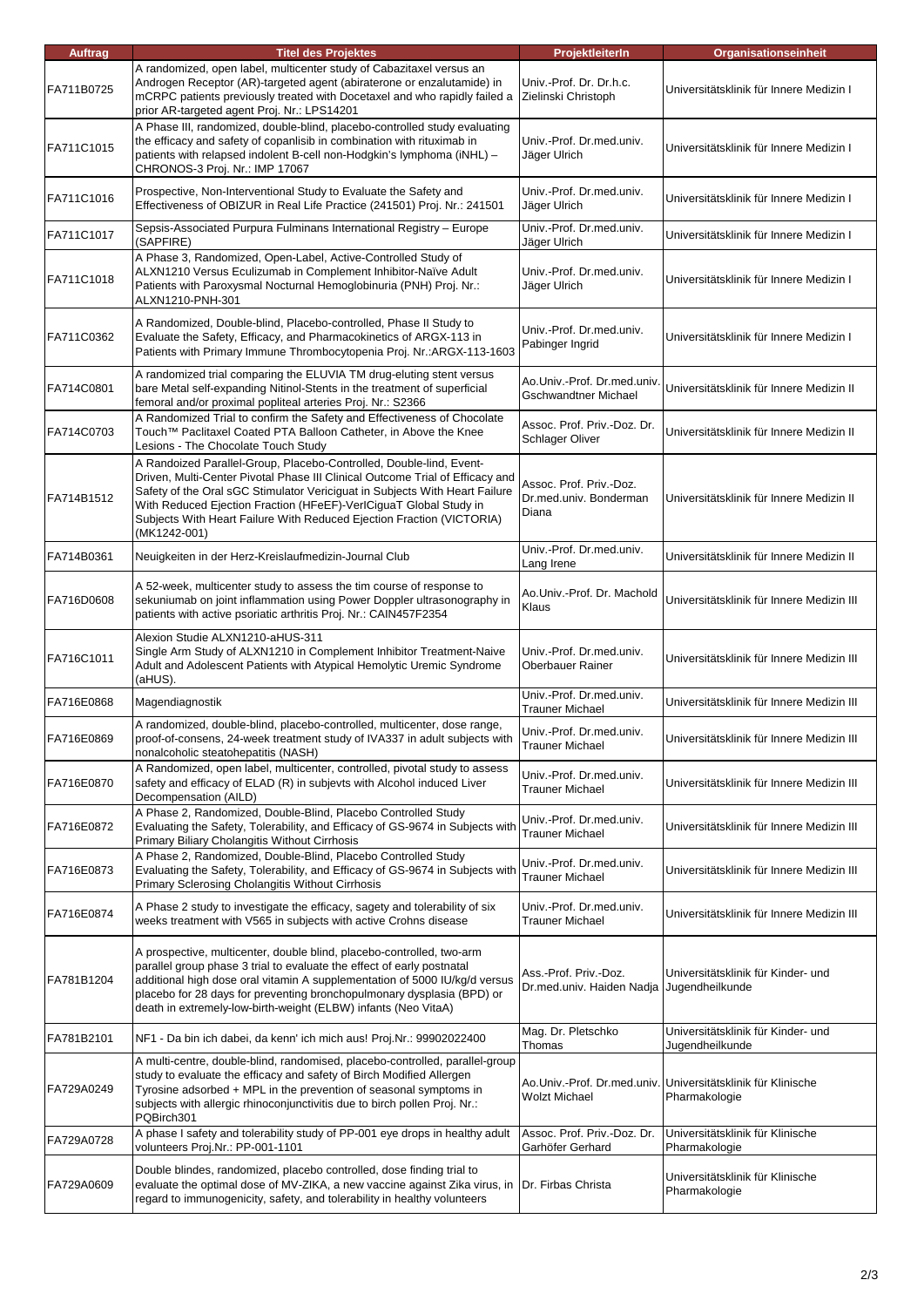| <b>Auftrag</b> | <b>Titel des Projektes</b>                                                                                                                                                                                                                                                                                                                                          | ProjektleiterIn                                                 | Organisationseinheit                                                                                |
|----------------|---------------------------------------------------------------------------------------------------------------------------------------------------------------------------------------------------------------------------------------------------------------------------------------------------------------------------------------------------------------------|-----------------------------------------------------------------|-----------------------------------------------------------------------------------------------------|
| FA771D0313     | MO29983 - AN OPEN LABEL, SINGLE ARM, MULTICENTER, SAFETY<br>STUDY OF ATEZOLIZUMAB IN LOCALLY ADVANCED OR METASTATIC<br>UROTHELIAL OR NON-UROTHELIAL CARCINOMA OF THE URINARY<br><b>TRACT</b>                                                                                                                                                                        | Loewe Christian                                                 | Ao.Univ.-Prof. Dr.med.univ. Universitätsklinik für Radiologie und<br>Nuklearmedizin                 |
| FA771B0834     | A Phase 2, Randoized, Double-Blind, Placebo-Controlled Study Evaluating<br>the Safety, Tolerability, and Efficacy of GS 9674 in Subjects with<br>Nonalcoholic Steatohepatits (NASH)                                                                                                                                                                                 | O.Univ.-Prof. Dr.med.univ.<br><b>Herold Christian</b>           | Universitätsklinik für Radiologie und<br>Nuklearmedizin                                             |
| FA771B0413     | Contrast Enhanced Dual Energy Mammography                                                                                                                                                                                                                                                                                                                           | Univ.-Prof. Dr.med.univ.<br>MBA MSc. Helbich<br>Thomas          | Universitätsklinik für Radiologie und<br>Nuklearmedizin                                             |
| FA735A0402     | A randomized, placebo-controlled, patient and investigator blinded, single<br>dose, Proof of Concept study investigating the safety, tolerability and<br>preliminary efficacy of intraarticular LNA043 in regenerating the articular<br>cartilage of the knee at donor sites in patients undergoing autologous<br>chondrocyte implantation. Proj. Nr.: CLNA043X2201 | Ass.-Prof. Priv.-Doz. Dr.<br>Dr. MBA Albrecht Christian         | Universitätsklinik für Unfallchirurgie                                                              |
| FA662A0213     | PRIZE-Projekts P1621668 In-vitro Kalzifizierungmodell Proj. Nr.: P1621668                                                                                                                                                                                                                                                                                           | Ao.Univ.-Prof. Mag. Dr.<br>Macfelda Karin                       | Zentrum für Biomedizinische Forschung                                                               |
| FA605A0803     | Molliii- Personalized Suit for Treatment of Spasticity Proj. Nr.: FFG 857788                                                                                                                                                                                                                                                                                        | <b>Mayr Winfried</b>                                            | Ao.Univ.-Prof. Dipl.-Ing. Dr. Zentrum für Medizinische Physik und<br><b>Biomedizinische Technik</b> |
| FA605A1202     | IOL Simulator Study Proj. Nr.: AN633-S1                                                                                                                                                                                                                                                                                                                             | Assoc. Prof. Dipl.-Ing. (FH)<br>PhD. Werkmeister René<br>Marcel | Zentrum für Medizinische Physik und<br><b>Biomedizinische Technik</b>                               |
| FA648A1018     | FeTransport Plazenta Proj.Nr.: 861111                                                                                                                                                                                                                                                                                                                               | Ao. Univ.Prof. Dipl.-Ing. Dr.<br>Ellinger Isabella              | Zentrum für Pathophysiologie,<br>Infektiologie und Immunologie                                      |
| FA648A0615     | Knochenhistologie Proj.Nr.: 860899                                                                                                                                                                                                                                                                                                                                  | Ao. Univ.Prof. Dr.<br>Pietschmann Peter                         | Zentrum für Pathophysiologie,<br>Infektiologie und Immunologie                                      |
| FA644A0604     | Hochauflösende Fluoreszenzmikroskopie für Grundlagen-orientierte und<br>Angewandte Immunologie                                                                                                                                                                                                                                                                      | Ass.-Prof. Dr. Huppa<br>Johannes                                | Zentrum für Pathophysiologie,<br>Infektiologie und Immunologie                                      |
| FA648A1703     | Allergieprävention durch orale Verabreichung nitrierter Proteine Proj. Nr.:<br>P1621673                                                                                                                                                                                                                                                                             | Assoc. Prof. Priv.-Doz.<br>DDr. Untersmayr-<br>Elsenhuber Eva   | Zentrum für Pathophysiologie,<br>Infektiologie und Immunologie                                      |
| FA648A0905     | Joint Workshop on New therapies for chronic allergic asthma by modulation<br>of the microbiome (EPU 17/2016)                                                                                                                                                                                                                                                        | Assoc. Prof. Priv.-Doz. Dr.<br>Ma Yan                           | Zentrum für Pathophysiologie,<br>Infektiologie und Immunologie                                      |
| FA636A0404     | LATIDO - die intelligente Ordinationssoftware Entwicklung einer neuen<br>Ärztepraxissoftware im primärmedizinischen Bereich                                                                                                                                                                                                                                         | Ass.-Prof. Dr. MPH<br>Hoffmann Kathryn                          | Zentrum für Public Health                                                                           |
| FA690A0701     | Immunogenicity of laser-assisted epidermally administered influenza<br>vaccine in comparison to intradermally administered influenza vaccine                                                                                                                                                                                                                        | Ing. Dr.med.univ.<br>Redlberger-Fritz Monika                    | Zentrum für Virologie                                                                               |